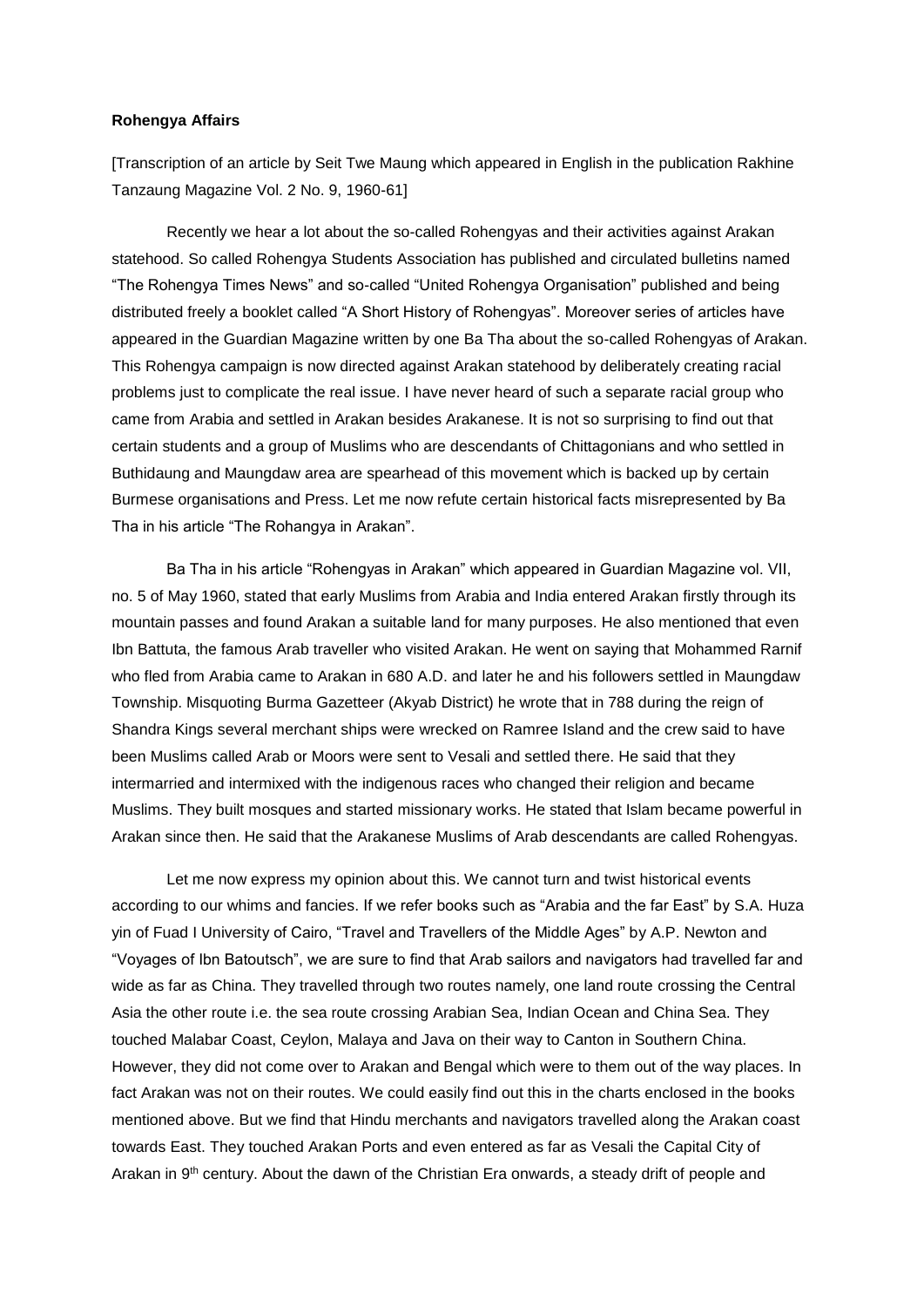culture found its way from India to Island World of South East Asia including Arakan through this route. Therefore we can conclude that economically and culturally Arakan was linked with India during this period.

The area known as North Arakan had been for many years before the  $8<sup>th</sup>$  century the seat of dynasties descended from the Royal family of Espila. Later local Kings who had blood relation with these Royal family continued to rule the Arakanese Kingdoms. Starting from the days of Sandasuriya Arakan became the land of Buddhists. In 788 A.D. a dynasty known as Chandras founded the city of Vesali. This city became a noted trade port to which as many as a thousand ships came annually as historical facts revealed the Chandras were upholder of Buddhistan guarding and glorifying the Mahamuni shrine which sat on the Balargiri Hills the old City of Dannyawady.

During this period the territory of Arakan extended as far as north of Chittagong and thus came into contact with West Bengal which was then under Fala Kings who professed : Mahayana Buddhism. This contact made possible for Mahayana Buddhism to reach Vesali. One form of Hindu culture could be seen interwoven with this form of Buddhism. The remains of Vesali show that this form of Buddhism had made some impression upon the city. Morris Collis has written about this in his article captioned "Arakan's Place In The Civilisation of the Bay". It runs thus.

"The remains of Vesali can be seen even today. Within the walls are numerous mounds and lying on them are pieces of stone statuary, bas-reliefs, capitals, floral designs in stone and inscriptions in the Nagari character of the  $8<sup>th</sup>$  century. The figure represents deities. On the capitals is the sacred bull of Siva. Close by the wall is large stone monolith of Buddha belonging to the same date. This is the image now shown as Paragari, praying at which Fra Maurique found King Thiri-thu-dhamma eight centuries later. Various Nagari inscriptions, still undeciphered, have been found in the vicinity of the city; and at Mahamuni 15 miles N.W., are to be seen surrounding the mound on which once sat the Great Image of the Buddha, which is now in Mandalay, a number of statues and bas-reliefs of the Hindu Pantheon. Incomplete and insufficiently worked out as is this archaeological evidence, it suggests that in the city of Vesali were practised both the Hindu and Buddhist religions or that it was a Mahayanist city."

In this connection let me stress my views. As far as our local historical manuscripts reveal Vesali was a Buddhist city. Chandra Kings were devout Buddhists and Hinayana form [of] Buddhism predominate all other forms in the city. However, we have to admit that the culture which derived from Mahayana form was also present in the city. But one thing is sure and certain. Muslim and its culture did not exist in the city during this period. No local history has ever revealed about the Muslim ships wrecked on Ramree island and those sailors were brought in and given places in Vesali. Moreover, the story of Hanif and his followers who were supposed to have settled in Maungdaw Township is only a fabrication. It is also impossible to state that Muslims migrated from India during this period because in Bengal which is the vicinity of Arakan, the Mohamadans were not to have arrived till 1205.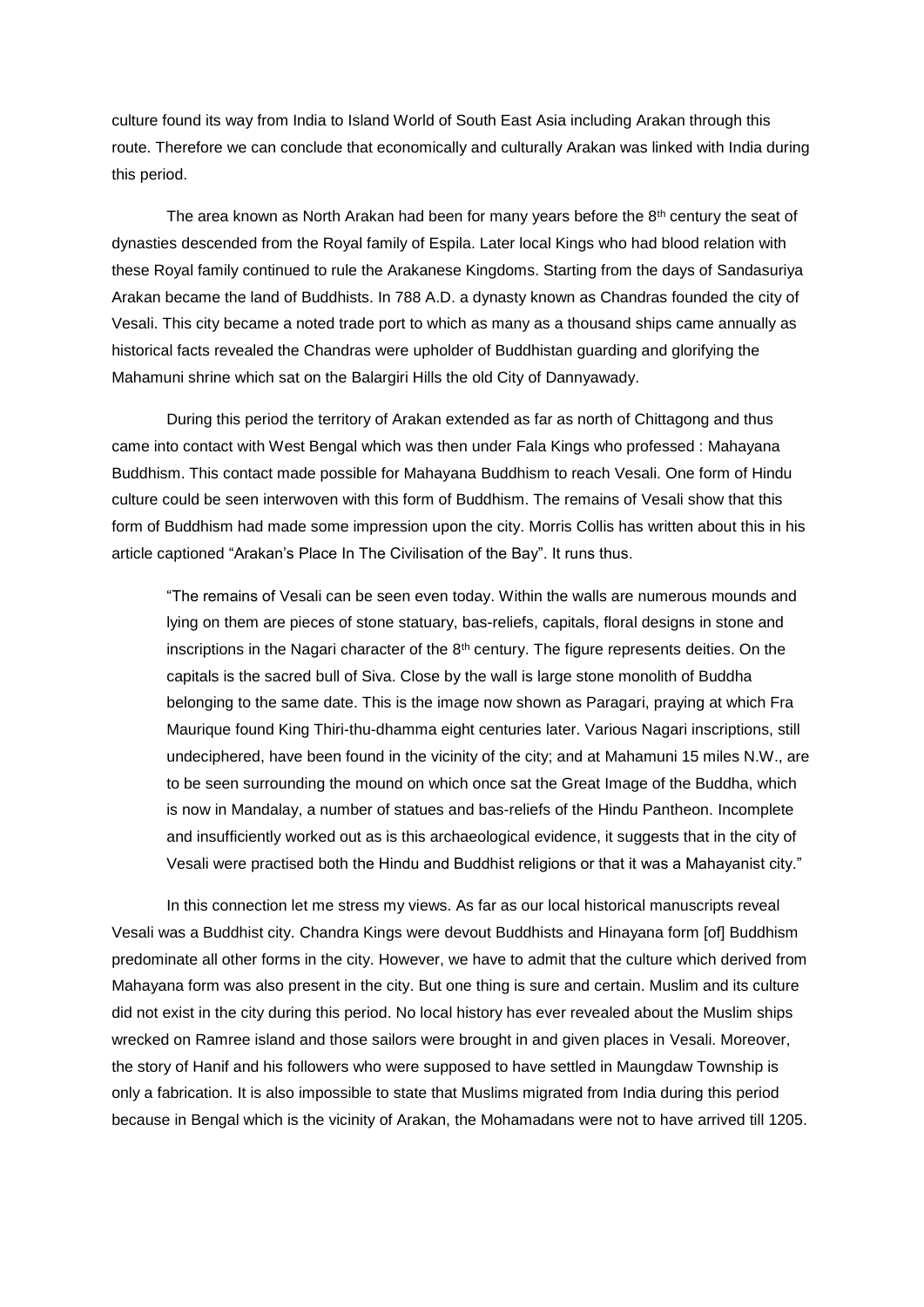Arakan from 957 A.D. to 1433 A.D. became a Holy land for the Buddhists although it had no political importance during this period. It was place of pilgrimage for the Buddhists world. Though Bengal was absorbed by Muslim in 1203 A.D. it never passed into Indo-China, including Arakan and its influence from its arrival in 1203 till 1430 was negligible upon Arakan. Bengal was extreme eastern limit for Muslim.

Ba Tha again stated that after Nara Meik Hla was put on the throne of Arakan by the Sultan of Gaur (Bengal) in 1403 A.D. Muslim influence became more powerful than before and it became a living force in Arakan and Muslim had been appointed as Prime Ministers and Commanders of Army and Navy of Arakan. He said that Arakanese Kings apparently used Muslim titles in addition to their own and medallions and coins were struck bearing Kalima in Persian script and these were conditions promised to undertake by Nara Meik Hla for the help given to him to regain Arakan throne by Namar Shah, the Sultan of Gaur in Bengal.

## Sandikhan

Now let me stress that none of the Arakanese Kings had ever accepted Islam as a state religion and it was not a living force at any period in our history. We cannot conclude that because of Min Saw Mwan sent to seek help from Sultan of Gaur he brought Islam with him to be introduced in Arakan. The circumstances which made Arakan turn from East to test to the Muslim States were political. The heir apparent to the throne of Ava invade Arakan in 1406. Nara Meik Hla (Min Saw Mwan) left the country taking refuge at Gaur, the capital of the Sultan of Bengal, Min Saw Mwan remained there for twenty four years. While in exile he had to place his 12 towns of Bengal under temporary control of the Sultan of Gaur, Min Saw Mwan helped the Sultan in fighting against the invasion of Sultan Ibrahim of Janipur and it was won. Ahmed Shah of Gaur loved Min Saw Mwan very much and they were very friendly. And as the result the Sultan helped Min Saw Mwan to regain his throne in Arakan. Moreover, in 1430, Min Saw Mwan allowed Sultan's soldiers who helped him, to build a mosque for them and it is known as Sandikhan Mosque which Ba Tha had said a lot. But I must admit that Mohamedanism began to spread to Arakan during this period but failed to make such impression upon its Buddhism.

Mrohaung had its Sandikhan mosque and its Kings assumed Mohamedan titles but the predominance of Buddhism was never shaken.

Arakanese used Muslim title from the time of Min Saw Mwan because as it was a fashion to imitate Moghuls who were regarded as the most modernized people in Asia and certain part of Europe during this period. They used such titles after Min Ba Gyi who reoccupied East Bengal which originally belonged to Arakan, because they were master of East Bengal. Although Min Saw Mwan allowed to build Sandikhan mosque for his Muslim subjects, he was great upholder of Buddhism and builder of several famous Pagodas. It was also found that Arakanese Kings gave religious toleration to their subjects. Hindu Temples and Christian Churches were also allowed to be built near Myohaung and the remains of such institutions can be seen even today. Min Ba Gyi built Shit Thaung Pagoda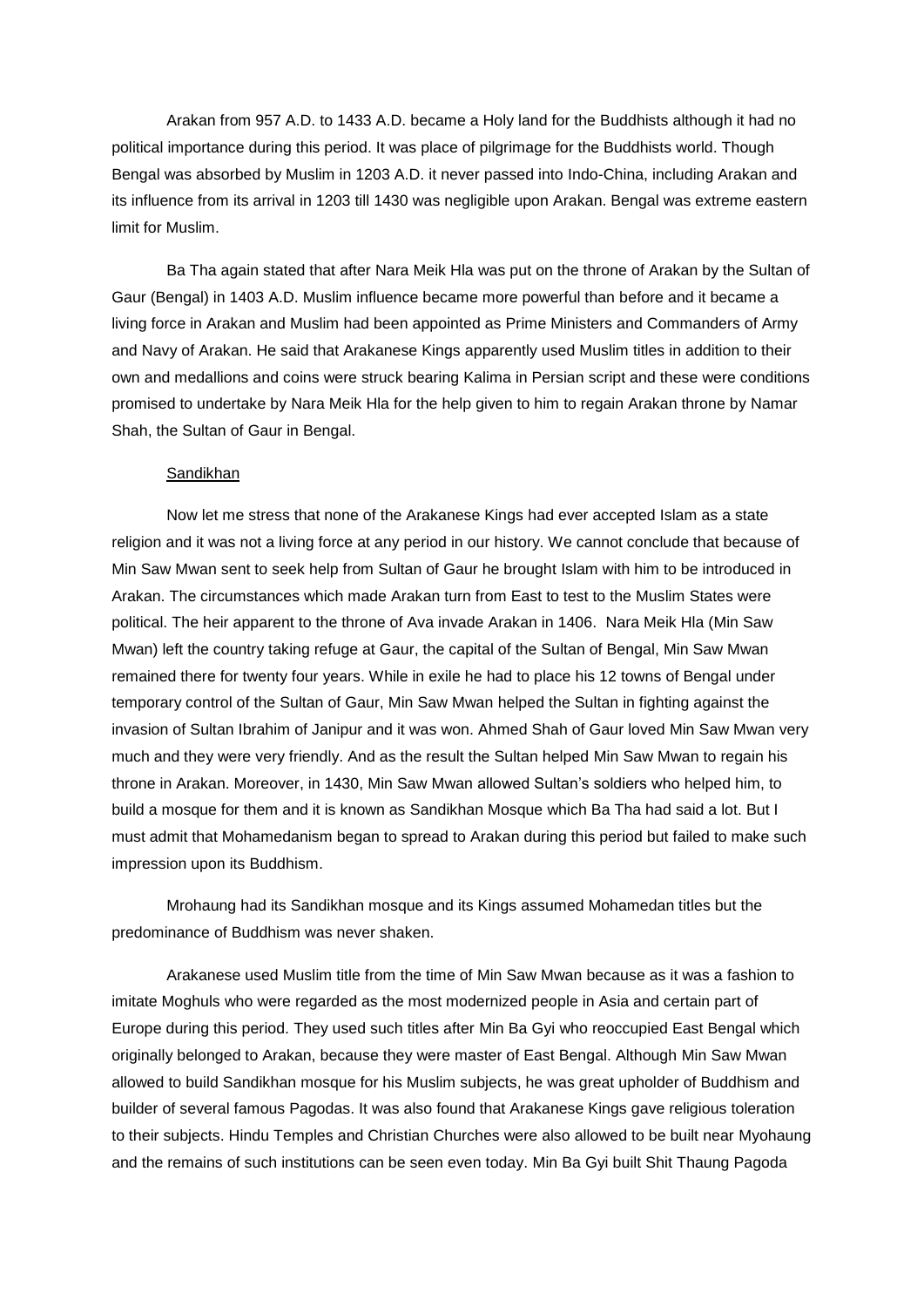with the help of Hindu architects and masons. Hindu Architecture in this famous pagoda can prominently be seen even today. Therefore, use of Muslim title and construction of Sandikhan mosque are just an ordinary things.

Morris Collis has something to say about architecture of the period.

"Minmin embellished Mrauk U with its greatest temples and pagodas. But the architecture of the form is neither Mohamedan nor Buddhist. It is Hindu. But of so unique a design as almost to constitute a particular style.

This architecture was the work of Indian builders employed by Minbin and working to his general specifications. It illustrates the cosmopolitan origins of the state of Mrauk U, which derived from the Hindu and the Buddhists as well as from Portuguese and the Muslim. But it also indicates how Minbin was able to fuse diverse elements into a particular and separate style."

It is true that King of Mrauk U dynasty struck coins on the same line as Mughal coins. There is nothing extra-ordinary about it. The Chandra Kings of Vesali had also struck coins imitating Hindu coins which are regarded as model in those days. Morris Collis has something to say about it. Here it is:-

"In Mr. Htun Aung Gyaw's collection is one Minbin's coin. It presents a succinct commentary on the sudden rise of Arakan to Importance in the bay. On one side of it is inscribed the word "Minbin" in the Burmese character. On the reverse in Nagari is his Moslem title, Zabauk Shah. So Arakan had turned into a Sultanate. The Court was shape on Gaur and Delhi, there were the eunuchs and seraglio, the slaves and the executioners. But it remained Hinayana Buddhist Mahamuni was still there, still fervently worshipped."

"The style of their coinage is essentially that of the Sultanates convenient clear, but conveying no impression of art. In fact Moghul Delhi never influenced Mrauk-U."

It is a fact that Arakanese Kings used scripts and languages such as Persian, Nagari and Bengali in their Court, besides Arakanese. This was because Arakan had been connected with Bengal and other Indian Provinces commercially. Besides Arakanese Kings encouraged foreign languages to people his subjects of Bengal. Naturally some Bengali Poets became prominent with their literary works during these days.

Arakanese Kings never appointed Moslem as Prime Ministers or Ministers and Commander of their Army and Navy, although certain Moslem were employed in the Arakanese forces. Since Minban period all Prime Ministers were descendants of Maha Pyinnya Kyaw. Muslims had no place in these spheres. However, Portuguese were employed as instructors of the Arakanese Army and Navy at one time. It is a fact that Arakanese King had mercenary troops composed of Burmese, Talaing, Japanese and Muslims (not Chittagonians), besides Arakanese.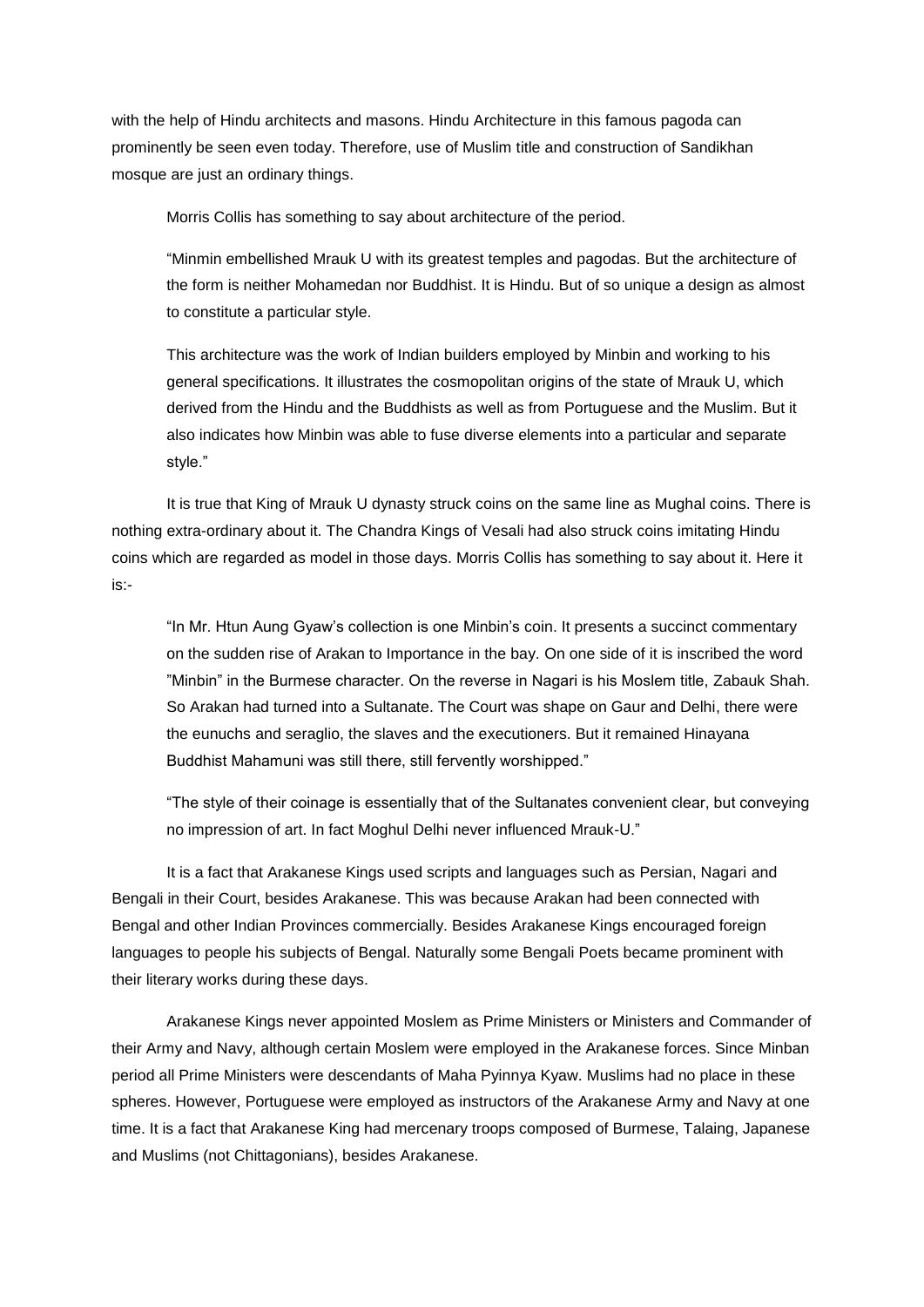Another batch of Muslims arrived Arakan along with Shah Shuja in 1660. Shah Shuja was a Moghul prince who fled to Arakan and took exile under Arakanese King Sanda Thu Damma due to family troubles at home. Shah Shuja and his followers were looked after by the King in befitted manner, but trouble broke out between King and Shah Shuja who tried to interfere in the internal affairs of the country. King had to take appropriate action and Shuja himself was escaped and vanished from the scene. But his followers were retained as archers of the Guard. In 1692 they burnt the palace tried to make troubles in the country. In 1710-31 Sandawizaya deported them to Akyab Island and Ramree. Their descendants are still to be seen in the villages of Thinganet and Thayagone in Akyab Township and Kyauknimaw and Ramree in Ramree Island. They are called "Kamans". They are treated by Arakanese as Arakanese Muslims. They differ from Chittagonians.

Ba Tha said that Moslems of Arab descendants were called Rowanhnyas. Later on immigrants from Bengal began to settle in Arakan and intermarried and intermixed with these Roewanyas. He stated that by such marriages Rohingyas formed a separate indigenous race in Arakan. He further stated that this Rohingyas is a name corrupted from Arakanese original word "Rwa-haung-ga-kyar". As I have already mentioned as there had been no Arab migration at any time in the History of Arakan this so-called Roewanhnyas or Rohingya were never in existence on the soil of Arakan. Of course there were some Muslim settlements in Arakan since the days of Min Saw Mwan but they were negligible. These Muslem were brought down by the Arakanese Kings to work in the fields. Among these people we might find some artisans as well. Arakanese never named these Muslims as Rohingyas or Rwa haung ga kyar. Arakanese Moslems who stayed among us for generations and regarded by the Arakanese people as their own people and they dressed and speak just like Arakanese. Whereas the Muslim settlers of Buthidaung and Maungdaw Townships are mostly descendants of Chittagonians. These Chittagonians migrated to this area since early British rule. There were no immigration laws and open door policy of the British, hardship in their own lands, vicinity, accessibility, fertility of the new place were impetus that drive these Chittagonians to come over this area. This Chittagonians influx is still going on in full swing. It is quite clear that why Ba Tha and his comrades are trying to create these Chittagonian settlers as an indigenous separate race. Attempts also had been made during the Second World War when Moslems of Buthidaung and Maungdaw area sided with retreating British to create this area a part of Chittagong District. Certain Chittagonians have already started a movement to turn this area into their own just like a Sudetenland of Czechoslovakia which at the beginning of World War II became a part of Germany. Chittagonian penetration into this area has been deliberate and planned. Arakanese are being driven out forcibly by these Chittagonians from this area.

Now I like to put forward certain extracts taken from Burma Gazetteer (Akyab District) which was written in 1917. It will give idea about Muslims who had settled in Akyab District and how Chittagonians have overrun Buthidaung and Maungdaw Townships of Arakan.

"The Mahomedans, who in 1872 numbered 58,255, had by the year 1911 risen to 178,647. Many are men who come down for the working season only from Chittagong and are included in the census returns, but are not, properly speaking, inhabitants of the country. In 1879 it was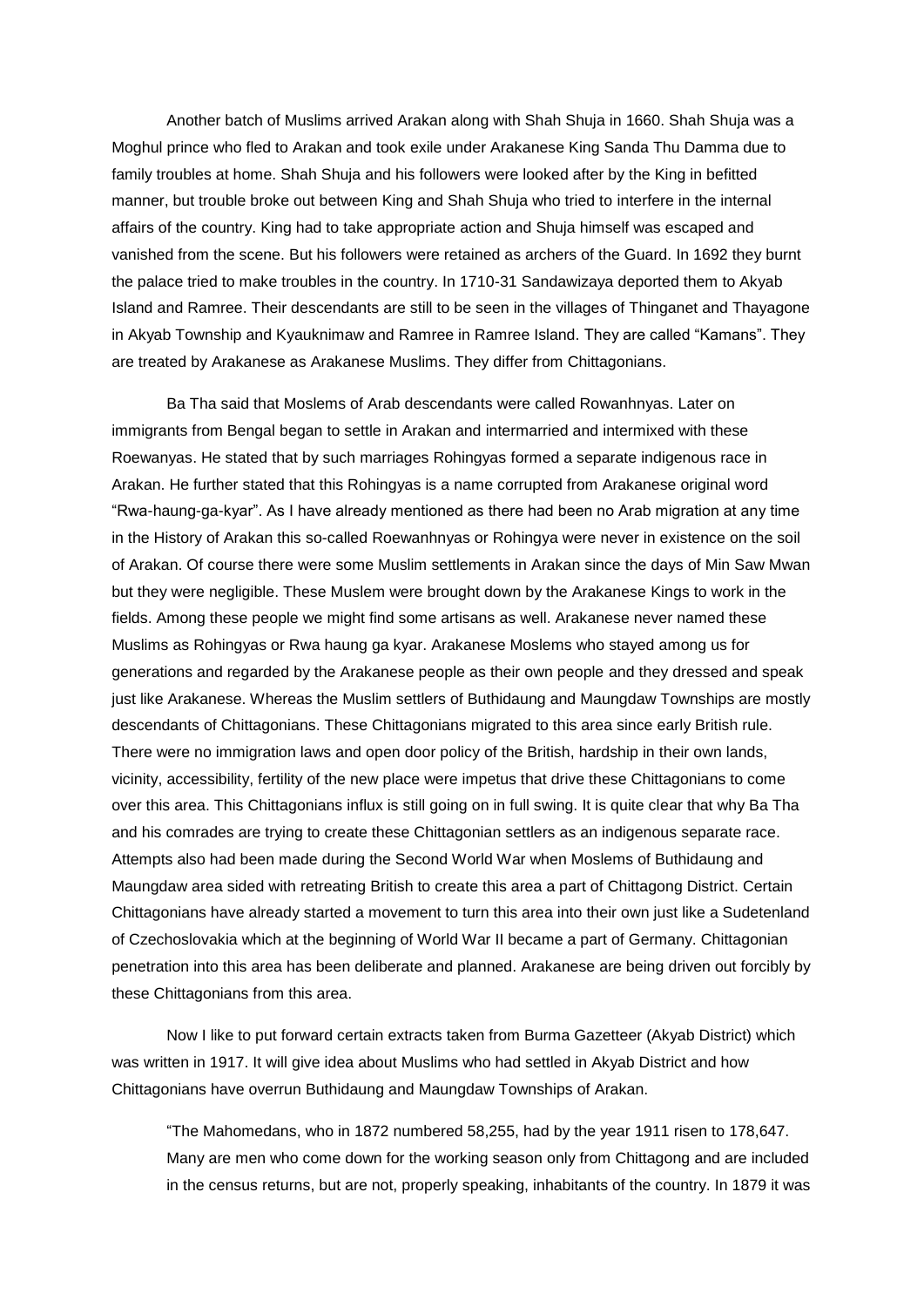recorded that those who were bona-fide residents, though recruited by immigrants from Bengal, were, for the most part, descendants of slaves captured by the Arakanese and Burmese in their wars with their neighbours,. The Arakan kings in former times had possessions all along the coast as far as Chittagong and Dacca, and many Mahomedans were sent to Arakan as slaves. Large numbers are said to have been brought by Min Raja-gyi after his first expedition to Sundeep, and the local histories relate that in the ninth century several ships were wrecked on Ramree Island and the Mussalman crews sent to Arakan and placed in villages there. They differ but little from the Arakanese except in their religion and in the social customs which their religion directs; in writing they use Burmese, but amongst themselves employ colloquially the language of their ancestors. Long residence in this enervating climate and the example set them by the people among whom they have resided for generations have had the effect of rendering these people almost as indolent and extravagant as the Arakanese themselves. They have so got out of the habit of doing hard manual labour that they are now absolutely dependent on the Chittagonian coolies to help them over the most arduous of their agricultural operations, ploughing, reaping and earthwork. Since 1879 immigration has taken place on a much larger scale and the descendants of the slaves are resident, for the most part, in the Kyauktaw and Myohaung townships. Maungdaw township has been overrun by Chittagonian immigrants. Buthidaung is not far behind and new arrivals will be found in almost every part of the district."

"This is the eastern townships of the Buthidaung Sub-division, separated from the Maungdaw township by the Mayu range of hills. It has an area of 796 square mile no less than 33,850 or 53 per cent of the population are Chittagonians."

"Of the total population no less than 77 per cent are Chittagonians as still continuing gradually driving the natives of Arakan further east. The indolent Arakanese cannot hold out against those hard working and thrifty people and of the former continue in their idle extravagant ways it will not be long before the whole Akyab District will be in the hands of the Chittagonians as in the case at present in the Maungdaw Township."

In conclusion let me stress that I am not against those Arakan Muslims who have stayed among us for generation. We will continue to regard them our kinsmen and our brethren.

However, we cannot accept those so-called Rohingyas who are trying to create discord among our people. We will not recognize them as separate indigenous race, but if they prefer they can remain as foreigners the Chittagonians. Appropriate action will have to be taken if they continue to interfere in our political affairs. So let me appeal to these Muslim of Buthidaung and Maungdaw not to meddle in this so-called Rohingya affairs as instigated by certain mischievous persons of Chittagonian descents, who besides trying to create Chittagonian Sudetenland, trying to make our rightful Statehood movement by creating and igniting racial problems.